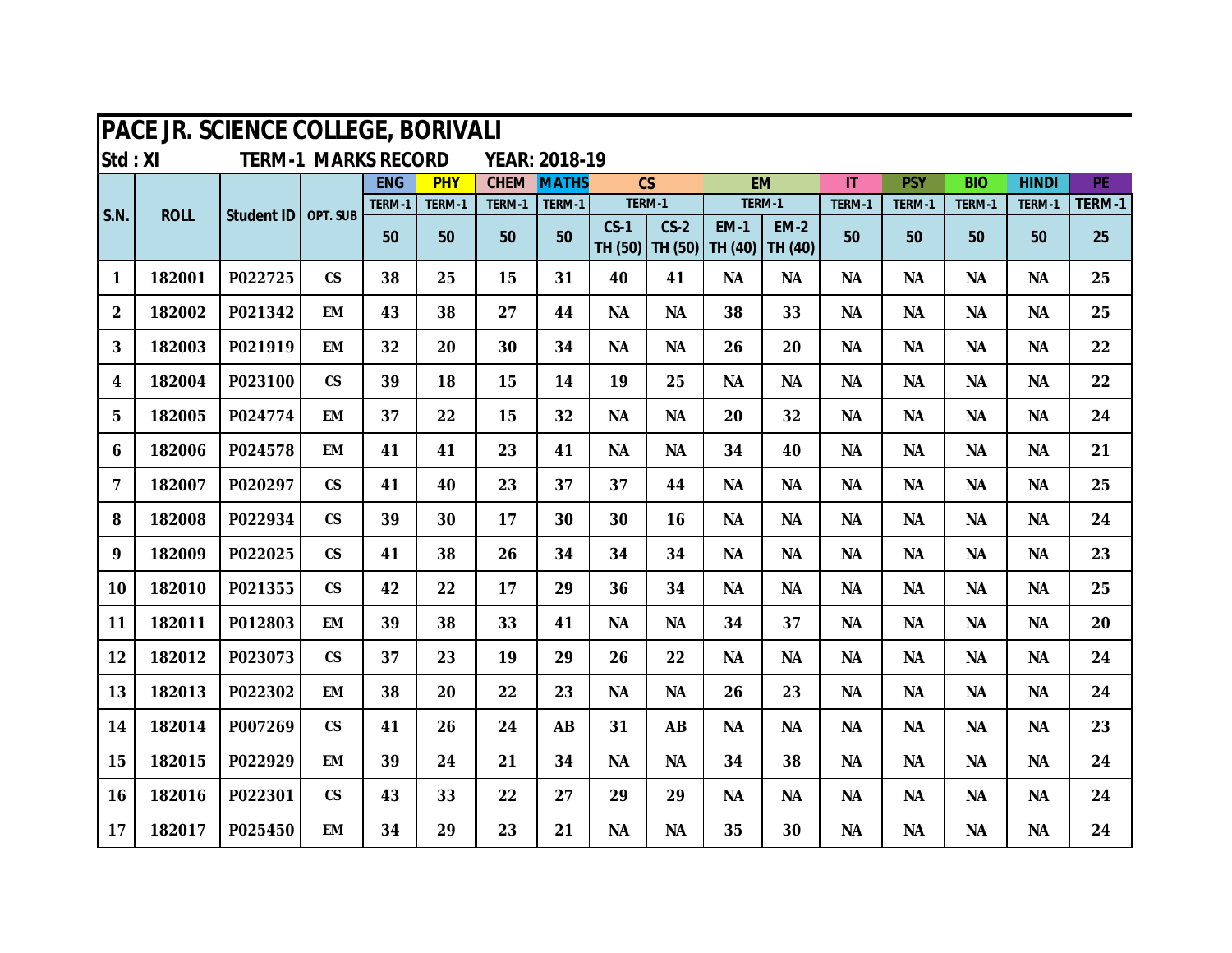|      |             |                   |                          | <b>ENG</b> | <b>PHY</b> | <b>CHEM</b> | <b>MATHS</b> |                   | $\overline{\text{CS}}$ | <b>EM</b>              |                        | $\overline{\mathsf{I}}$ | <b>PSY</b> | <b>BIO</b> | <b>HINDI</b> | PE     |
|------|-------------|-------------------|--------------------------|------------|------------|-------------|--------------|-------------------|------------------------|------------------------|------------------------|-------------------------|------------|------------|--------------|--------|
|      | <b>ROLL</b> |                   | OPT. SUB                 | TERM-1     | TERM-1     | TERM-1      | TERM-1       |                   | TERM-1                 | TERM-1                 |                        | TERM-1                  | TERM-1     | TERM-1     | TERM-1       | TERM-1 |
| S.N. |             | <b>Student ID</b> |                          | 50         | 50         | 50          | 50           | $CS-1$<br>TH (50) | $CS-2$<br>TH (50)      | <b>EM-1</b><br>TH (40) | <b>EM-2</b><br>TH (40) | 50                      | 50         | 50         | 50           | 25     |
| 18   | 182018      | P023202           | <b>EM</b>                | 37         | 31         | 26          | 44           | <b>NA</b>         | <b>NA</b>              | 20                     | 28                     | <b>NA</b>               | <b>NA</b>  | <b>NA</b>  | <b>NA</b>    | 22     |
| 19   | 182019      | P021305           | <b>EM</b>                | 37         | 20         | 15          | 48           | <b>NA</b>         | <b>NA</b>              | 30                     | 33                     | <b>NA</b>               | <b>NA</b>  | <b>NA</b>  | <b>NA</b>    | 25     |
| 20   | 182020      | P024205           | <b>EM</b>                | 42         | 22         | 22          | 23           | <b>NA</b>         | <b>NA</b>              | 32                     | 18                     | <b>NA</b>               | <b>NA</b>  | <b>NA</b>  | <b>NA</b>    | 22     |
| 21   | 182021      | P021953           | $\mathsf{CS}\phantom{0}$ | 41         | 27         | 24          | 41           | 29                | 32                     | <b>NA</b>              | <b>NA</b>              | <b>NA</b>               | <b>NA</b>  | <b>NA</b>  | <b>NA</b>    | 22     |
| 22   | 182022      | P026245           | $\mathsf{CS}\phantom{0}$ | 41         | 27         | 25          | 28           | 23                | 27                     | <b>NA</b>              | <b>NA</b>              | <b>NA</b>               | <b>NA</b>  | <b>NA</b>  | <b>NA</b>    | 22     |
| 23   | 182023      | P025170           | $\mathsf{CS}\phantom{0}$ | 41         | 24         | 18          | 36           | 33                | 31                     | <b>NA</b>              | <b>NA</b>              | <b>NA</b>               | <b>NA</b>  | <b>NA</b>  | <b>NA</b>    | 22     |
| 24   | 182024      | P021873           | $\mathsf{CS}\phantom{0}$ | 41         | 43         | 34          | 49           | 44                | 48                     | <b>NA</b>              | <b>NA</b>              | <b>NA</b>               | <b>NA</b>  | <b>NA</b>  | <b>NA</b>    | 25     |
| 25   | 182025      | P022412           | $\mathsf{CS}\phantom{0}$ | 36         | 30         | 18          | 27           | 29                | 21                     | <b>NA</b>              | <b>NA</b>              | <b>NA</b>               | <b>NA</b>  | <b>NA</b>  | <b>NA</b>    | 25     |
| 26   | 182026      | P021356           | $\mathsf{CS}\phantom{0}$ | 40         | 23         | 23          | 37           | 36                | 33                     | <b>NA</b>              | <b>NA</b>              | <b>NA</b>               | <b>NA</b>  | <b>NA</b>  | <b>NA</b>    | 02     |
| 27   | 182027      | P011463           | <b>EM</b>                | 43         | 30         | 28          | 39           | <b>NA</b>         | <b>NA</b>              | 40                     | 40                     | <b>NA</b>               | <b>NA</b>  | <b>NA</b>  | <b>NA</b>    | 24     |
| 28   | 182028      | P021841           | $\mathsf{CS}\phantom{0}$ | 39         | 31         | 23          | 34           | 28                | 43                     | <b>NA</b>              | <b>NA</b>              | <b>NA</b>               | <b>NA</b>  | <b>NA</b>  | <b>NA</b>    | 21     |
| 29   | 182029      | P025769           | $\mathsf{CS}$            | 36         | 10         | 09          | 22           | 22                | 13                     | <b>NA</b>              | <b>NA</b>              | <b>NA</b>               | <b>NA</b>  | <b>NA</b>  | <b>NA</b>    | 23     |
| 30   | 182030      | P016681           | $\mathsf{CS}\phantom{0}$ | 40         | 19         | 06          | AB           | 26                | <b>AB</b>              | <b>NA</b>              | <b>NA</b>              | <b>NA</b>               | <b>NA</b>  | <b>NA</b>  | <b>NA</b>    | 25     |
| 31   | 182031      | P024386           | $\mathsf{CS}\phantom{0}$ | 40         | 32         | 18          | 34           | 31                | 33                     | <b>NA</b>              | <b>NA</b>              | <b>NA</b>               | <b>NA</b>  | <b>NA</b>  | <b>NA</b>    | 17     |
| 32   | 182032      | P024864           | <b>EM</b>                | 33         | 31         | 23          | 28           | <b>NA</b>         | <b>NA</b>              | 21                     | 28                     | <b>NA</b>               | <b>NA</b>  | <b>NA</b>  | <b>NA</b>    | 25     |
| 33   | 182033      | P021583           | $\mathsf{CS}$            | 43         | 37         | 35          | 46           | 45                | 47                     | <b>NA</b>              | <b>NA</b>              | <b>NA</b>               | <b>NA</b>  | <b>NA</b>  | <b>NA</b>    | 24     |
| 34   | 182034      | P022956           | $\mathsf{CS}\phantom{0}$ | 41         | 26         | 19          | 33           | 34                | 41                     | <b>NA</b>              | <b>NA</b>              | <b>NA</b>               | <b>NA</b>  | <b>NA</b>  | <b>NA</b>    | 24     |
| 35   | 182035      | P022959           | <b>EM</b>                | 38         | 30         | 22          | 38           | <b>NA</b>         | <b>NA</b>              | 30                     | 36                     | <b>NA</b>               | <b>NA</b>  | <b>NA</b>  | <b>NA</b>    | 24     |
| 36   | 182036      | P010301           | <b>EM</b>                | 36         | 23         | 19          | 32           | <b>NA</b>         | <b>NA</b>              | 29                     | 27                     | <b>NA</b>               | <b>NA</b>  | <b>NA</b>  | <b>NA</b>    | 20     |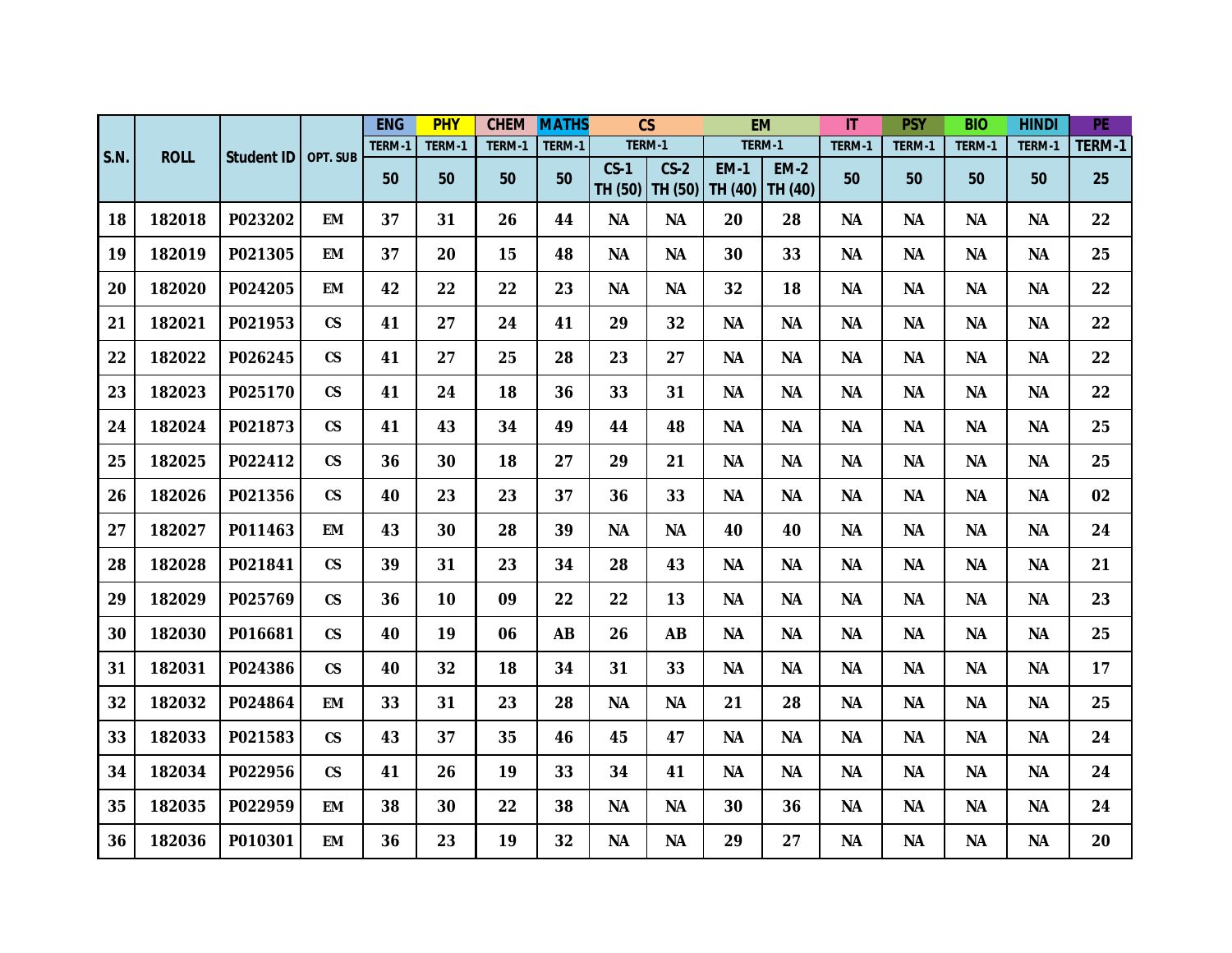|      |             |                   |                          | <b>ENG</b> | <b>PHY</b> | <b>CHEM</b> | <b>MATHS</b> |                   | $\overline{\text{CS}}$ |                        | <b>EM</b>               | $\overline{\mathsf{I}}$ | <b>PSY</b> | <b>BIO</b> | <b>HINDI</b> | PE     |
|------|-------------|-------------------|--------------------------|------------|------------|-------------|--------------|-------------------|------------------------|------------------------|-------------------------|-------------------------|------------|------------|--------------|--------|
|      |             |                   | OPT. SUB                 | TERM-1     | TERM-1     | TERM-1      | TERM-1       |                   | TERM-1                 |                        | TERM-1                  | TERM-1                  | TERM-1     | TERM-1     | TERM-1       | TERM-1 |
| S.N. | <b>ROLL</b> | <b>Student ID</b> |                          | 50         | 50         | 50          | 50           | $CS-1$<br>TH (50) | $CS-2$<br>TH (50)      | <b>EM-1</b><br>TH (40) | <b>EM-2</b><br>TH (40)  | 50                      | 50         | 50         | 50           | 25     |
| 37   | 182037      | P024965           | $\mathsf{CS}\phantom{0}$ | 41         | 27         | 20          | 27           | 31                | 32                     | <b>NA</b>              | <b>NA</b>               | <b>NA</b>               | <b>NA</b>  | <b>NA</b>  | <b>NA</b>    | 25     |
| 38   | 182038      | P026472           | <b>EM</b>                | 37         | 26         | 17          | 32           | <b>NA</b>         | <b>NA</b>              | 34                     | 30                      | <b>NA</b>               | <b>NA</b>  | <b>NA</b>  | <b>NA</b>    | 22     |
| 39   | 182039      | P025386           | <b>EM</b>                | 43         | 35         | 24          | 45           | <b>NA</b>         | <b>NA</b>              | 36                     | 40                      | <b>NA</b>               | <b>NA</b>  | <b>NA</b>  | <b>NA</b>    | 25     |
| 40   | 182040      | P021917           | <b>EM</b>                | 28         | 17         | 12          | 21           | <b>NA</b>         | <b>NA</b>              | 19                     | $\overline{\mathbf{z}}$ | <b>NA</b>               | <b>NA</b>  | <b>NA</b>  | <b>NA</b>    | 21     |
| 41   | 182041      | P024118           | $\mathsf{CS}\phantom{0}$ | 38         | 35         | 21          | 30           | 32                | 26                     | <b>NA</b>              | <b>NA</b>               | <b>NA</b>               | <b>NA</b>  | <b>NA</b>  | <b>NA</b>    | 25     |
| 42   | 182042      | P024807           | $\mathsf{CS}\phantom{0}$ | 41         | 11         | 16          | 17           | 8                 | 12                     | <b>NA</b>              | <b>NA</b>               | <b>NA</b>               | <b>NA</b>  | <b>NA</b>  | <b>NA</b>    | 16     |
| 43   | 182043      | P021324           | <b>EM</b>                | 41         | 34         | 25          | 34           | <b>NA</b>         | <b>NA</b>              | 30                     | 34                      | <b>NA</b>               | <b>NA</b>  | <b>NA</b>  | <b>NA</b>    | 25     |
| 44   | 182044      | P022795           | $\mathsf{CS}\phantom{0}$ | 42         | 23         | 17          | 25           | 35                | 30                     | <b>NA</b>              | <b>NA</b>               | <b>NA</b>               | <b>NA</b>  | <b>NA</b>  | <b>NA</b>    | 24     |
| 45   | 182045      | P022374           | $\mathsf{CS}$            | 40         | 33         | 28          | 35           | 43                | 41                     | <b>NA</b>              | <b>NA</b>               | <b>NA</b>               | <b>NA</b>  | <b>NA</b>  | <b>NA</b>    | 25     |
| 46   | 182046      | P022701           | $\mathsf{CS}\phantom{0}$ | 35         | 22         | 16          | 32           | 23                | 33                     | <b>NA</b>              | <b>NA</b>               | <b>NA</b>               | <b>NA</b>  | <b>NA</b>  | <b>NA</b>    | 23     |
| 47   | 182047      | P003390           | $\mathsf{CS}\phantom{0}$ | 38         | 14         | 12          | 18           | 8                 | 6                      | <b>NA</b>              | <b>NA</b>               | <b>NA</b>               | <b>NA</b>  | <b>NA</b>  | <b>NA</b>    | 14     |
| 48   | 182048      | P023365           | <b>EM</b>                | 40         | 17         | 11          | 13           | <b>NA</b>         | <b>NA</b>              | 27                     | 16                      | <b>NA</b>               | <b>NA</b>  | <b>NA</b>  | <b>NA</b>    | 18     |
| 49   | 182049      | P025500           | $\mathsf{CS}\phantom{0}$ | 36         | 16         | 22          | 36           | 20                | 29                     | <b>NA</b>              | <b>NA</b>               | <b>NA</b>               | <b>NA</b>  | <b>NA</b>  | <b>NA</b>    | 25     |
| 50   | 182050      | P023840           | <b>EM</b>                | 38         | 18         | 11          | 17           | <b>NA</b>         | <b>NA</b>              | 16                     | 15                      | <b>NA</b>               | <b>NA</b>  | <b>NA</b>  | <b>NA</b>    | 24     |
| 51   | 182051      | P023329           | <b>EM</b>                | 34         | 25         | 30          | 29           | <b>NA</b>         | <b>NA</b>              | 27                     | 28                      | <b>NA</b>               | <b>NA</b>  | <b>NA</b>  | <b>NA</b>    | 24     |
| 52   | 182052      | P023649           | $\mathsf{CS}$            | 35         | 08         | 05          | 07           | 4                 | 9                      | <b>NA</b>              | <b>NA</b>               | <b>NA</b>               | <b>NA</b>  | <b>NA</b>  | <b>NA</b>    | 22     |
| 53   | 182053      | P021824           | <b>EM</b>                | 37         | 15         | 18          | 26           | <b>NA</b>         | <b>NA</b>              | 40                     | 27                      | <b>NA</b>               | <b>NA</b>  | <b>NA</b>  | <b>NA</b>    | 23     |
| 54   | 182054      | P023467           | <b>EM</b>                | 38         | 31         | 20          | 28           | <b>NA</b>         | <b>NA</b>              | 36                     | 32                      | <b>NA</b>               | <b>NA</b>  | <b>NA</b>  | <b>NA</b>    | 23     |
| 55   | 182055      | P024447           | $\mathsf{CS}\phantom{0}$ | 31         | 17         | 07          | 19           | 21                | 15                     | <b>NA</b>              | <b>NA</b>               | <b>NA</b>               | <b>NA</b>  | <b>NA</b>  | <b>NA</b>    | 18     |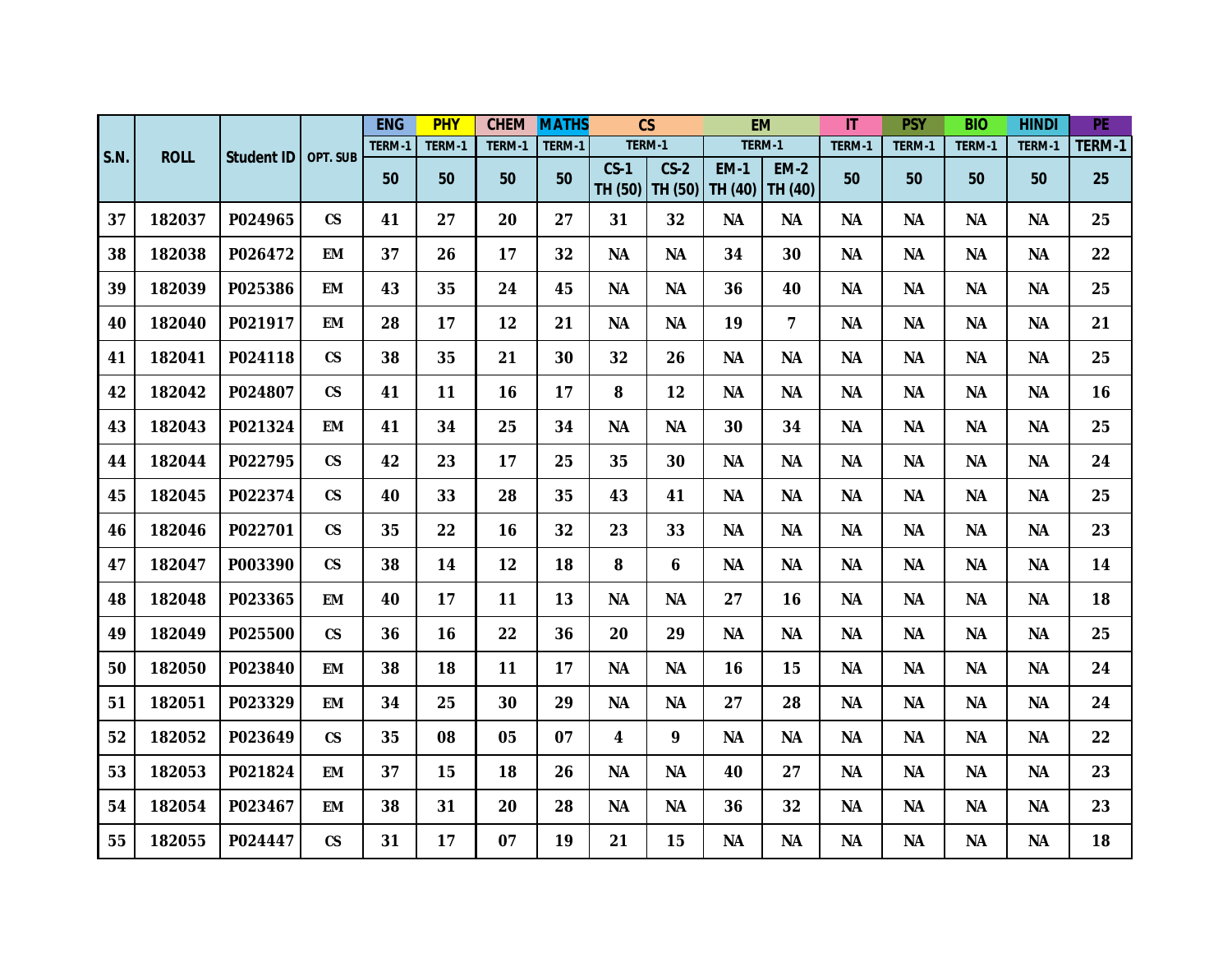|      |             |                   |                          | <b>ENG</b> | <b>PHY</b> | <b>CHEM</b> | <b>MATHS</b> |                   | $\overline{\text{CS}}$ |                        | <b>EM</b>              | $\overline{\mathsf{I}}$ | <b>PSY</b> | <b>BIO</b> | <b>HINDI</b> | PE     |
|------|-------------|-------------------|--------------------------|------------|------------|-------------|--------------|-------------------|------------------------|------------------------|------------------------|-------------------------|------------|------------|--------------|--------|
|      |             |                   |                          | TERM-1     | TERM-1     | TERM-1      | TERM-1       |                   | TERM-1                 | TERM-1                 |                        | TERM-1                  | TERM-1     | TERM-1     | TERM-1       | TERM-1 |
| S.N. | <b>ROLL</b> | <b>Student ID</b> | OPT. SUB                 | 50         | 50         | 50          | 50           | $CS-1$<br>TH (50) | $CS-2$<br>TH (50)      | <b>EM-1</b><br>TH (40) | <b>EM-2</b><br>TH (40) | 50                      | 50         | 50         | 50           | 25     |
| 56   | 182056      | P025385           | $\mathsf{CS}\phantom{0}$ | 31         | 12         | 08          | 08           | 16                | 6                      | <b>NA</b>              | <b>NA</b>              | <b>NA</b>               | <b>NA</b>  | <b>NA</b>  | <b>NA</b>    | 24     |
| 57   | 182057      | P020893           | <b>EM</b>                | 36         | 16         | 16          | 20           | <b>NA</b>         | <b>NA</b>              | 27                     | 31                     | <b>NA</b>               | <b>NA</b>  | <b>NA</b>  | <b>NA</b>    | 23     |
| 58   | 182058      | P024101           | $\mathsf{CS}\phantom{0}$ | 34         | 18         | 13          | 23           | 22                | 21                     | <b>NA</b>              | <b>NA</b>              | <b>NA</b>               | <b>NA</b>  | <b>NA</b>  | <b>NA</b>    | 22     |
| 59   | 182059      | P025960           | <b>EM</b>                | 36         | 15         | 11          | 18           | <b>NA</b>         | <b>NA</b>              | 22                     | 30                     | <b>NA</b>               | <b>NA</b>  | <b>NA</b>  | <b>NA</b>    | 21     |
| 60   | 182060      | P023709           | <b>EM</b>                | 25         | 16         | 11          | 17           | <b>NA</b>         | <b>NA</b>              | 22                     | 30                     | <b>NA</b>               | <b>NA</b>  | <b>NA</b>  | <b>NA</b>    | 21     |
| 61   | 182061      | P025256           | $\mathsf{CS}\phantom{0}$ | 40         | 19         | 11          | 29           | 21                | 19                     | <b>NA</b>              | <b>NA</b>              | <b>NA</b>               | <b>NA</b>  | <b>NA</b>  | <b>NA</b>    | 19     |
| 62   | 182062      | P023457           | <b>MIB</b>               | 42         | 37         | 18          | 42           | <b>AB</b>         | <b>NA</b>              | <b>NA</b>              | <b>NA</b>              | 31                      | <b>NA</b>  | 24         | <b>NA</b>    | 24     |
| 63   | 182063      | P021379           | $\mathsf{CS}$            | 42         | 29         | 15          | 39           | 19                | 13                     | <b>NA</b>              | <b>NA</b>              | <b>NA</b>               | <b>NA</b>  | <b>NA</b>  | <b>NA</b>    | 21     |
| 64   | 182064      | P022825           | $\mathsf{CS}\phantom{0}$ | 40         | 24         | 17          | 30           | 20                | 17                     | <b>NA</b>              | <b>NA</b>              | <b>NA</b>               | <b>NA</b>  | <b>NA</b>  | <b>NA</b>    | 22     |
| 65   | 182065      | P025374           | <b>EM</b>                | 34         | 19         | 13          | 14           | <b>NA</b>         | <b>NA</b>              | 20                     | 20                     | <b>NA</b>               | <b>NA</b>  | <b>NA</b>  | <b>NA</b>    | 23     |
| 66   | 182066      | P024404           | $\mathsf{CS}\phantom{0}$ | 39         | 26         | 16          | 20           | 38                | 17                     | <b>NA</b>              | <b>NA</b>              | <b>NA</b>               | <b>NA</b>  | <b>NA</b>  | <b>NA</b>    | 17     |
| 67   | 182067      | P025847           | <b>EM</b>                | 31         | 25         | 17          | 20           | <b>NA</b>         | <b>NA</b>              | 32                     | 32                     | <b>NA</b>               | <b>NA</b>  | <b>NA</b>  | <b>NA</b>    | 24     |
| 68   | 182068      | P025871           | <b>EM</b>                | 38         | 18         | 13          | 12           | <b>NA</b>         | <b>NA</b>              | 32                     | 27                     | <b>NA</b>               | <b>NA</b>  | <b>NA</b>  | <b>NA</b>    | 24     |
| 69   | 182069      | P024308           | $\mathsf{CS}\phantom{0}$ | 29         | 20         | 20          | 19           | 29                | 30                     | <b>NA</b>              | <b>NA</b>              | <b>NA</b>               | <b>NA</b>  | <b>NA</b>  | <b>NA</b>    | 24     |
| 70   | 182070      | P026105           | <b>EM</b>                | 34         | 30         | 21          | 22           | <b>NA</b>         | <b>NA</b>              | 34                     | 16                     | <b>NA</b>               | <b>NA</b>  | <b>NA</b>  | <b>NA</b>    | 24     |
| 71   | 182071      | P025172           | <b>EM</b>                | 38         | 27         | 17          | 28           | <b>NA</b>         | <b>NA</b>              | 29                     | 33                     | <b>NA</b>               | <b>NA</b>  | <b>NA</b>  | <b>NA</b>    | 21     |
| 72   | 182072      | P025487           | <b>EM</b>                | 40         | 22         | 18          | 14           | <b>NA</b>         | <b>NA</b>              | 22                     | 28                     | <b>NA</b>               | <b>NA</b>  | <b>NA</b>  | <b>NA</b>    | 25     |
| 73   | 182073      | P025683           | $\mathsf{CS}\phantom{0}$ | 37         | 24         | 16          | 31           | 18                | 12                     | <b>NA</b>              | <b>NA</b>              | <b>NA</b>               | <b>NA</b>  | <b>NA</b>  | <b>NA</b>    | 23     |
| 74   | 182074      | P025784           | <b>EM</b>                | 36         | 24         | 17          | 27           | <b>NA</b>         | <b>NA</b>              | 32                     | 29                     | <b>NA</b>               | <b>NA</b>  | <b>NA</b>  | <b>NA</b>    | 17     |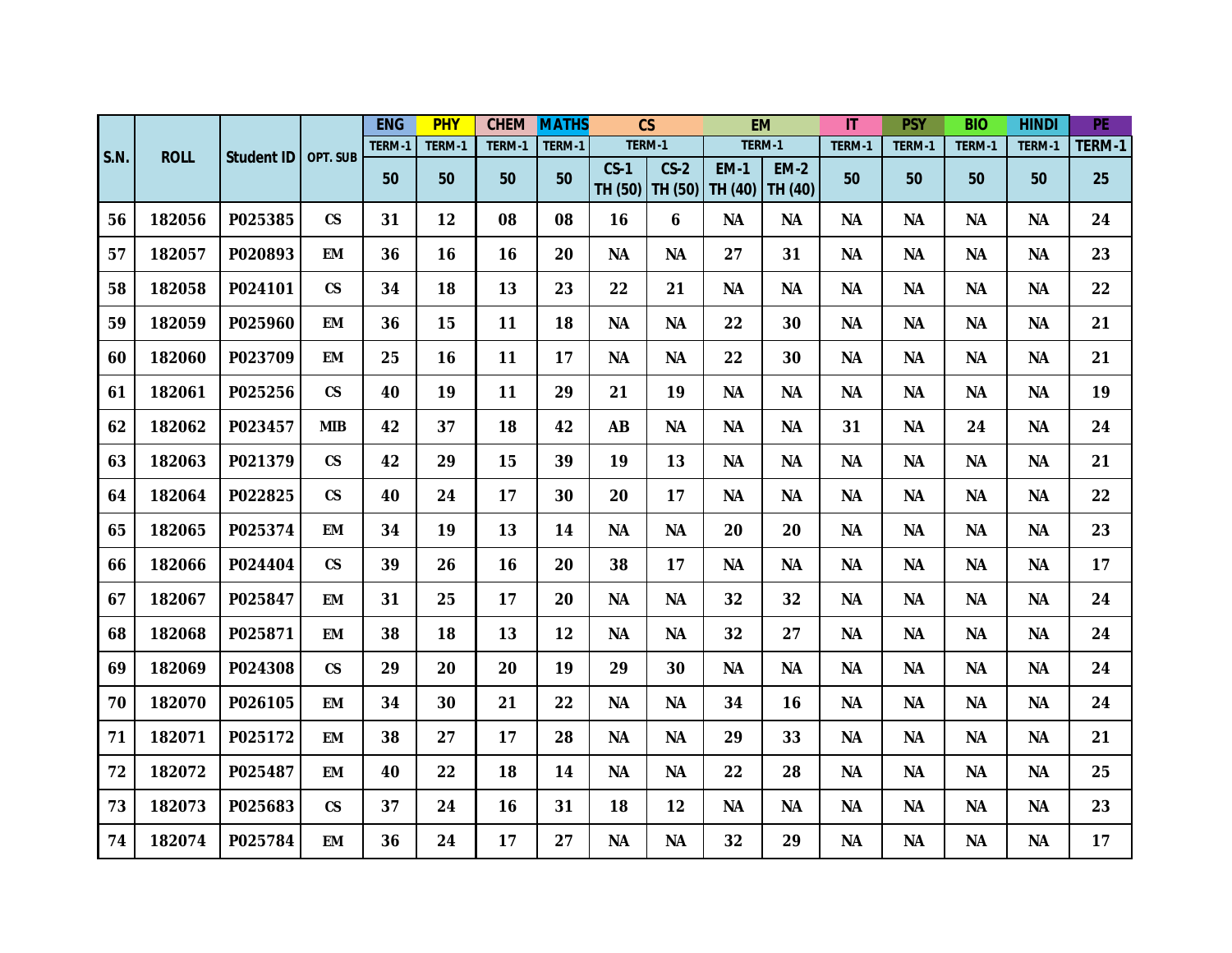|      |             |                   |                          | <b>ENG</b> | <b>PHY</b> | <b>CHEM</b>     | <b>MATHS</b> | $\overline{\text{CS}}$ |                         |                        | <b>EM</b>              | $\overline{\mathsf{I}}$ | <b>PSY</b> | <b>BIO</b> | <b>HINDI</b> | PE     |
|------|-------------|-------------------|--------------------------|------------|------------|-----------------|--------------|------------------------|-------------------------|------------------------|------------------------|-------------------------|------------|------------|--------------|--------|
|      |             |                   |                          | TERM-1     | TERM-1     | TERM-1          | TERM-1       | TERM-1                 |                         |                        | TERM-1                 | TERM-1                  | TERM-1     | TERM-1     | TERM-1       | TERM-1 |
| S.N. | <b>ROLL</b> | <b>Student ID</b> | OPT. SUB                 | 50         | 50         | 50              | 50           | $CS-1$<br>TH (50)      | $CS-2$<br>TH (50)       | <b>EM-1</b><br>TH (40) | <b>EM-2</b><br>TH (40) | 50                      | 50         | 50         | 50           | 25     |
| 75   | 182075      | P012738           | $\mathsf{CS}\phantom{0}$ | 31         | 12         | 14              | 29           | 13                     | $\overline{\mathbf{z}}$ | <b>NA</b>              | <b>NA</b>              | <b>NA</b>               | <b>NA</b>  | <b>NA</b>  | <b>NA</b>    | 24     |
| 76   | 182076      | P024340           | $\mathsf{CS}\phantom{0}$ | 37         | 20         | 13              | 18           | 28                     | 20                      | <b>NA</b>              | <b>NA</b>              | <b>NA</b>               | <b>NA</b>  | <b>NA</b>  | <b>NA</b>    | 22     |
| 77   | 182077      | P014480           | <b>EM</b>                | 33         | 22         | 15              | 21           | <b>NA</b>              | <b>NA</b>               | 38                     | 28                     | <b>NA</b>               | <b>NA</b>  | <b>NA</b>  | <b>NA</b>    | 23     |
| 78   | 182078      | P022023           | <b>EM</b>                | 37         | 24         | 10 <sub>1</sub> | 27           | <b>NA</b>              | <b>NA</b>               | 21                     | 31                     | <b>NA</b>               | <b>NA</b>  | <b>NA</b>  | <b>NA</b>    | 20     |
| 79   | 182079      | P025511           | $\mathsf{CS}\phantom{0}$ | 29         | 13         | 07              | 06           | 9                      | 14                      | <b>NA</b>              | <b>NA</b>              | <b>NA</b>               | <b>NA</b>  | <b>NA</b>  | <b>NA</b>    | 25     |
| 80   | 182080      | P021952           | $\mathsf{CS}\phantom{0}$ | 41         | 08         | 01              | 07           | 3                      | 6                       | <b>NA</b>              | <b>NA</b>              | <b>NA</b>               | <b>NA</b>  | <b>NA</b>  | <b>NA</b>    | 23     |
| 81   | 182081      | P026037           | EM                       | 38         | 15         | 11              | 13           | <b>NA</b>              | <b>NA</b>               | 13                     | 26                     | <b>NA</b>               | <b>NA</b>  | <b>NA</b>  | <b>NA</b>    | 22     |
| 82   | 182082      | P024928           | $\mathsf{CS}\phantom{0}$ | 39         | 24         | 18              | 30           | 25                     | 35                      | <b>NA</b>              | <b>NA</b>              | <b>NA</b>               | <b>NA</b>  | <b>NA</b>  | <b>NA</b>    | 20     |
| 83   | 182083      | P024738           | $\mathsf{CS}$            | 40         | 10         | 16              | 19           | 19                     | 10                      | <b>NA</b>              | <b>NA</b>              | <b>NA</b>               | <b>NA</b>  | <b>NA</b>  | <b>NA</b>    | 20     |
| 84   | 182084      | P022291           | $\mathsf{CS}\phantom{0}$ | 32         | 18         | 13              | 25           | 31                     | 31                      | <b>NA</b>              | <b>NA</b>              | <b>NA</b>               | <b>NA</b>  | <b>NA</b>  | <b>NA</b>    | 23     |
| 85   | 182085      | P021593           | $\mathsf{CS}\phantom{0}$ | 35         | 13         | 09              | 20           | 22                     | 13                      | <b>NA</b>              | <b>NA</b>              | <b>NA</b>               | <b>NA</b>  | <b>NA</b>  | <b>NA</b>    | 24     |
| 86   | 182086      | P020360           | <b>EM</b>                | 35         | 18         | 08              | 13           | <b>NA</b>              | <b>NA</b>               | 26                     | 15                     | <b>NA</b>               | <b>NA</b>  | <b>NA</b>  | <b>NA</b>    | 23     |
| 87   | 182087      | P024875           | <b>EM</b>                | 33         | 16         | 05              | 10           | <b>NA</b>              | <b>NA</b>               | 17                     | 12                     | <b>NA</b>               | <b>NA</b>  | <b>NA</b>  | <b>NA</b>    | 20     |
| 88   | 182088      | P024771           | $\mathsf{CS}$            | 44         | 26         | 17              | 14           | 30                     | 19                      | <b>NA</b>              | <b>NA</b>              | <b>NA</b>               | <b>NA</b>  | <b>NA</b>  | <b>NA</b>    | 24     |
| 89   | 182089      | P023752           | $\mathsf{CS}\phantom{0}$ | 42         | 21         | 10              | 15           | 25                     | 31                      | <b>NA</b>              | <b>NA</b>              | <b>NA</b>               | <b>NA</b>  | <b>NA</b>  | <b>NA</b>    | 25     |
| 90   | 182090      | P025285           | $\mathsf{CS}\phantom{0}$ | 31         | 07         | 06              | 09           | 13                     | 8                       | <b>NA</b>              | <b>NA</b>              | <b>NA</b>               | <b>NA</b>  | <b>NA</b>  | <b>NA</b>    | 23     |
| 91   | 182091      | P020547           | $\mathsf{CS}$            | 31         | 13         | 10 <sub>1</sub> | 17           | 33                     | 26                      | <b>NA</b>              | <b>NA</b>              | <b>NA</b>               | <b>NA</b>  | <b>NA</b>  | <b>NA</b>    | 23     |
| 92   | 182092      | P025900           | <b>EM</b>                | 33         | 14         | 07              | 06           | <b>NA</b>              | <b>NA</b>               | 13                     | 8                      | <b>NA</b>               | <b>NA</b>  | <b>NA</b>  | <b>NA</b>    | 19     |
| 93   | 182093      | P022468           | $\mathsf{CS}\phantom{0}$ | 31         | 14         | 07              | 06           | 14                     | 18                      | <b>NA</b>              | <b>NA</b>              | <b>NA</b>               | <b>NA</b>  | <b>NA</b>  | <b>NA</b>    | 18     |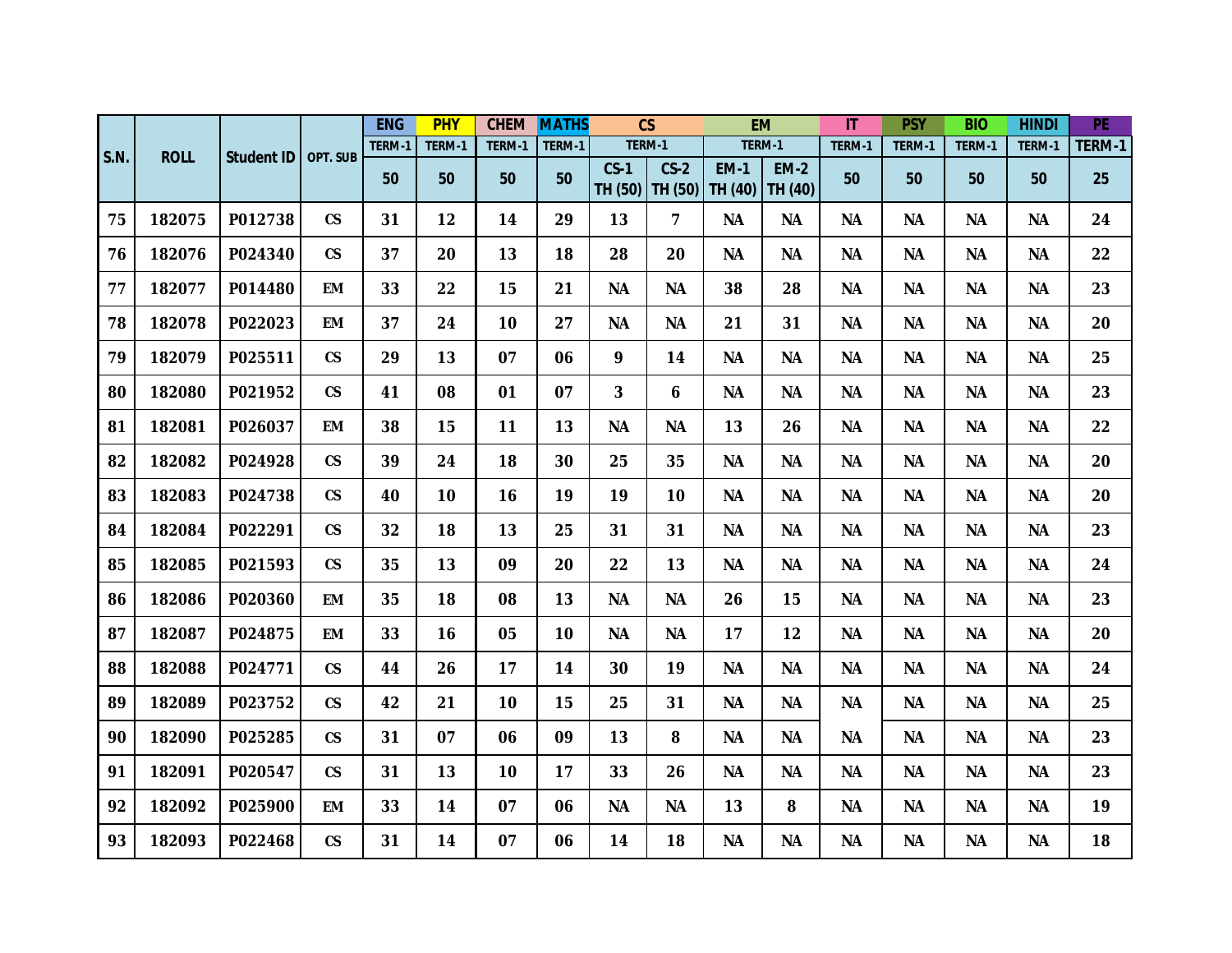|      |             |                   |                          | <b>ENG</b> | <b>PHY</b> | <b>CHEM</b> | <b>MATHS</b> |                   | $\mathsf{CS}$     |                        | <b>EM</b>              | IT        | <b>PSY</b> | <b>BIO</b> | <b>HINDI</b> | PE        |
|------|-------------|-------------------|--------------------------|------------|------------|-------------|--------------|-------------------|-------------------|------------------------|------------------------|-----------|------------|------------|--------------|-----------|
| S.N. | <b>ROLL</b> | <b>Student ID</b> | OPT. SUB                 | TERM-1     | TERM-1     | TERM-1      | TERM-1       |                   | TERM-1            | TERM-1                 |                        | TERM-1    | TERM-1     | TERM-1     | TERM-1       | TERM-1    |
|      |             |                   |                          | 50         | 50         | 50          | 50           | $CS-1$<br>TH (50) | $CS-2$<br>TH (50) | <b>EM-1</b><br>TH (40) | <b>EM-2</b><br>TH (40) | 50        | 50         | 50         | 50           | 25        |
| 94   | 182094      | P025525           | <b>EM</b>                | 38         | 14         | 12          | 24           | <b>NA</b>         | <b>NA</b>         | 29                     | 5                      | ΝA        | <b>NA</b>  | <b>NA</b>  | <b>NA</b>    | 23        |
| 95   | 182095      | P024628           | <b>EM</b>                | 37         | 08         | 06          | 09           | <b>NA</b>         | <b>NA</b>         | 19                     | 10                     | <b>NA</b> | <b>NA</b>  | <b>NA</b>  | <b>NA</b>    | 24        |
| 96   | 182096      | P025492           | $\mathsf{CS}\phantom{0}$ | 30         | 10         | 06          | 12           | 18                | 18                | <b>NA</b>              | <b>NA</b>              | <b>NA</b> | <b>NA</b>  | <b>NA</b>  | <b>NA</b>    | 25        |
| 97   | 182097      | P026036           | $\mathsf{CS}\phantom{0}$ | 42         | 25         | 24          | 31           | 41                | 32                | <b>NA</b>              | <b>NA</b>              | <b>NA</b> | <b>NA</b>  | <b>NA</b>  | <b>NA</b>    | 23        |
| 98   | 182098      | P026712           | $\mathsf{CS}\phantom{0}$ | <b>AB</b>  | <b>AB</b>  | <b>AB</b>   | <b>AB</b>    | AB                | <b>AB</b>         | <b>NA</b>              | <b>NA</b>              | <b>NA</b> | <b>NA</b>  | <b>NA</b>  | <b>NA</b>    | <b>AB</b> |
| 99   | 182099      | P023043           | <b>EM</b>                | 43         | 15         | 09          | 31           | <b>NA</b>         | <b>NA</b>         | 37                     | 27                     | <b>NA</b> | <b>NA</b>  | <b>NA</b>  | <b>NA</b>    | 24        |
| 100  | 182100      | P021939           | EM                       | 41         | 25         | 15          | 27           | <b>NA</b>         | <b>NA</b>         | 35                     | 16                     | <b>NA</b> | <b>NA</b>  | <b>NA</b>  | <b>NA</b>    | 21        |
| 101  | 182101      | P020978           | $\mathsf{CS}\phantom{0}$ | 38         | 23         | 16          | 22           | 22                | 24                | <b>NA</b>              | <b>NA</b>              | <b>NA</b> | <b>NA</b>  | <b>NA</b>  | <b>NA</b>    | 23        |
| 102  | 182102      | P025433           | $\mathsf{CS}$            | 37         | 16         | 11          | 17           | 17                | 5                 | <b>NA</b>              | <b>NA</b>              | <b>NA</b> | <b>NA</b>  | <b>NA</b>  | <b>NA</b>    | 25        |
| 103  | 182103      | P021985           | <b>EM</b>                | 40         | 16         | 13          | 20           | <b>NA</b>         | <b>NA</b>         | 31                     | 27                     | <b>NA</b> | <b>NA</b>  | <b>NA</b>  | <b>NA</b>    | 22        |
| 104  | 182104      | P025437           | <b>EM</b>                | 36         | 11         | 13          | 15           | <b>NA</b>         | <b>NA</b>         | 17                     | 5                      | <b>NA</b> | <b>NA</b>  | <b>NA</b>  | <b>NA</b>    | 22        |
| 105  | 182105      | P025498           | EM                       | 36         | 14         | 07          | 36           | <b>NA</b>         | <b>NA</b>         | 30                     | 18                     | <b>NA</b> | <b>NA</b>  | <b>NA</b>  | <b>NA</b>    | 25        |
| 106  | 182106      | P025314           | $\mathsf{CS}\phantom{0}$ | 41         | 13         | 07          | 23           | 22                | 6                 | <b>NA</b>              | <b>NA</b>              | <b>NA</b> | <b>NA</b>  | <b>NA</b>  | <b>NA</b>    | 24        |
| 107  | 182107      | P025586           | $\mathsf{CS}$            | 46         | 30         | 29          | 41           | 44                | 37                | <b>NA</b>              | <b>NA</b>              | <b>NA</b> | <b>NA</b>  | <b>NA</b>  | <b>NA</b>    | 17        |
| 108  | 182108      | P025489           | $\mathsf{CS}\phantom{0}$ | 35         | 12         | 04          | 19           | 21                | 11                | <b>NA</b>              | <b>NA</b>              | <b>NA</b> | <b>NA</b>  | <b>NA</b>  | <b>NA</b>    | 23        |
| 109  | 182109      | P025802           | $\mathsf{CS}\phantom{0}$ | 38         | 12         | 06          | 03           | 16                | 13                | <b>NA</b>              | <b>NA</b>              | <b>NA</b> | <b>NA</b>  | <b>NA</b>  | <b>NA</b>    | 22        |
| 110  | 182110      | P025521           | $\mathsf{CS}\phantom{0}$ | 37         | 20         | 19          | 17           | 26                | 20                | <b>NA</b>              | <b>NA</b>              | <b>NA</b> | <b>NA</b>  | <b>NA</b>  | <b>NA</b>    | 23        |
| 111  | 182111      | P022619           | $\mathsf{CS}\phantom{0}$ | 41         | 25         | 26          | 29           | 38                | 36                | <b>NA</b>              | <b>NA</b>              | <b>NA</b> | <b>NA</b>  | ΝA         | <b>NA</b>    | 21        |
| 112  | 182112      | P024035           | <b>EM</b>                | 39         | 36         | 24          | 27           | <b>NA</b>         | Na                | 33                     | 32                     | <b>NA</b> | <b>NA</b>  | <b>NA</b>  | <b>NA</b>    | 23        |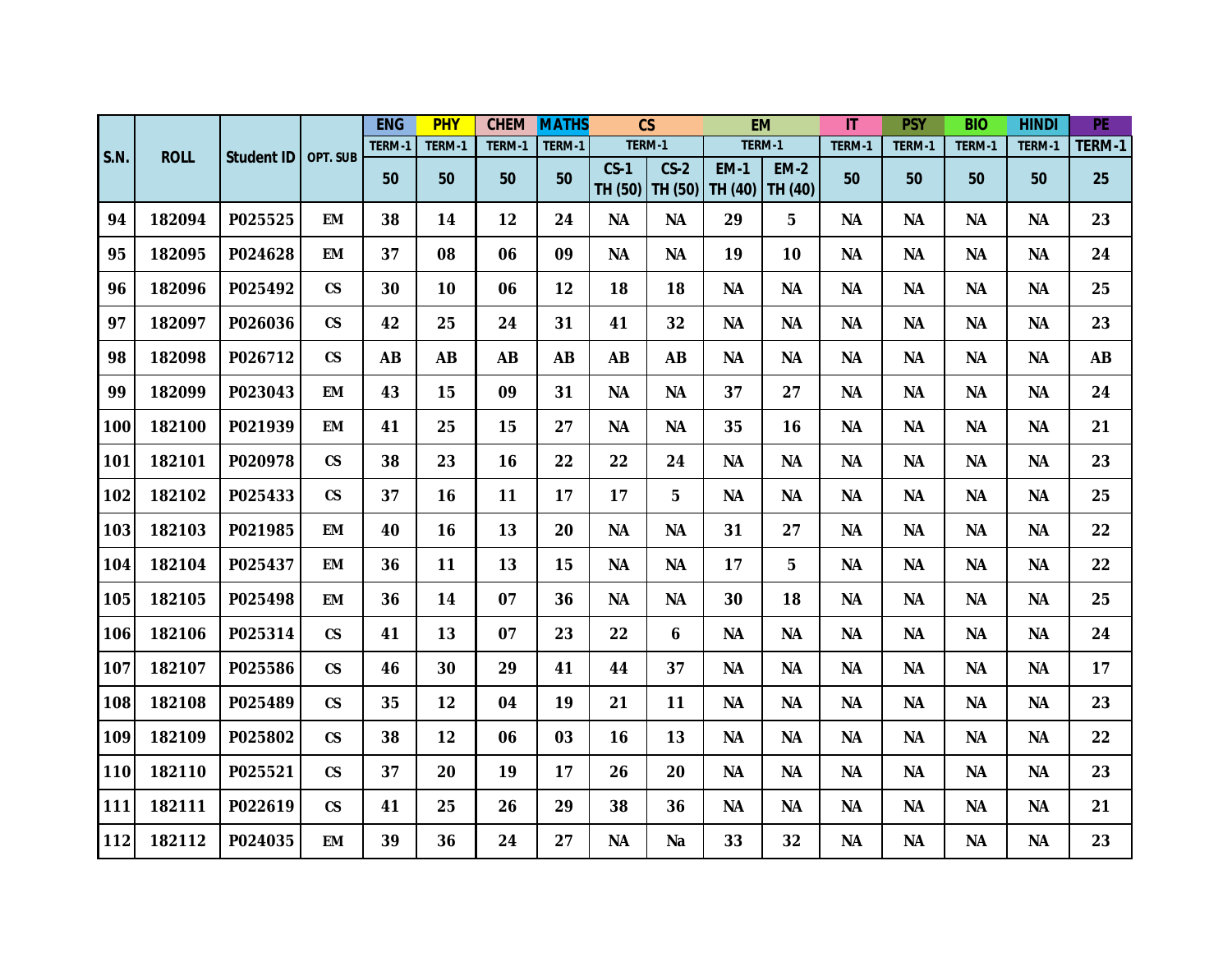|      |             |                   |                          | <b>ENG</b> | <b>PHY</b> | <b>CHEM</b> | <b>MATHS</b> | $\mathsf{CS}$     |                   | <b>EM</b>              |                        | $\overline{\mathsf{I}}$ | <b>PSY</b> | <b>BIO</b> | <b>HINDI</b> | PE     |
|------|-------------|-------------------|--------------------------|------------|------------|-------------|--------------|-------------------|-------------------|------------------------|------------------------|-------------------------|------------|------------|--------------|--------|
|      |             |                   |                          | TERM-1     | TERM-1     | TERM-1      | TERM-1       | TERM-1            |                   | TERM-1                 |                        | TERM-1                  | TERM-1     | TERM-1     | TERM-1       | TERM-1 |
| S.N. | <b>ROLL</b> | <b>Student ID</b> | <b>OPT. SUB</b>          | 50         | 50         | 50          | 50           | $CS-1$<br>TH (50) | $CS-2$<br>TH (50) | <b>EM-1</b><br>TH (40) | <b>EM-2</b><br>TH (40) | 50                      | 50         | 50         | 50           | 25     |
| 113  | 182113      | P025685           | <b>EM</b>                | 39         | 18         | 10          | 10           | <b>NA</b>         | Na                | 21                     | 17                     | <b>NA</b>               | <b>NA</b>  | <b>NA</b>  | <b>NA</b>    | 24     |
| 114  | 182114      | P026183           | $\mathsf{CS}\phantom{0}$ | 43         | 25         | 13          | 19           | 15                | 25                | <b>NA</b>              | <b>NA</b>              | <b>NA</b>               | <b>NA</b>  | <b>NA</b>  | <b>NA</b>    | 18     |
| 115  | 182115      | P027450           | <b>MHP</b>               | 19         | 04         | 09          | 03           | <b>NA</b>         | <b>NA</b>         | <b>NA</b>              | <b>NA</b>              | <b>NA</b>               | 06         | <b>NA</b>  | 11           | 17     |
| 116  | 182116      | P026235           | $\mathsf{CS}\phantom{0}$ | 33         | 10         | 12          | 07           | 5                 | 16                | <b>NA</b>              | <b>NA</b>              | <b>NA</b>               | <b>NA</b>  | <b>NA</b>  | <b>NA</b>    | 25     |
| 117  | 182117      | P025493           | <b>EM</b>                | 40         | 29         | 11          | 22           | <b>NA</b>         | <b>NA</b>         | 23                     | 14                     | <b>NA</b>               | <b>NA</b>  | <b>NA</b>  | <b>NA</b>    | 16     |
| 118  | 182118      | P022598           | <b>EM</b>                | 23         | 03         | 10          | 08           | <b>NA</b>         | <b>NA</b>         | 16                     | 10                     | <b>NA</b>               | <b>NA</b>  | <b>NA</b>  | <b>NA</b>    | 22     |
| 119  | 182119      | P025891           | $\mathsf{CS}\phantom{0}$ | 29         | 13         | 24          | 16           | 28                | 9                 | <b>NA</b>              | <b>NA</b>              | <b>NA</b>               | <b>NA</b>  | <b>NA</b>  | <b>NA</b>    | 24     |
| 120  | 182120      | P024971           | <b>EM</b>                | 33         | 19         | 09          | 04           | <b>NA</b>         | <b>NA</b>         | 23                     | 12                     | <b>NA</b>               | <b>NA</b>  | <b>NA</b>  | <b>NA</b>    | 25     |
| 121  | 182121      | P026159           | $\mathsf{CS}\phantom{0}$ | 37         | 29         | 25          | 33           | 13                | 21                | <b>NA</b>              | <b>NA</b>              | <b>NA</b>               | <b>NA</b>  | <b>NA</b>  | <b>NA</b>    | 21     |
| 122  | 182122      | P024825           | $\mathsf{CS}\phantom{0}$ | 32         | 23         | 24          | 23           | 16                | 21                | <b>NA</b>              | <b>NA</b>              | <b>NA</b>               | <b>NA</b>  | <b>NA</b>  | <b>NA</b>    | 20     |
| 123  | 182123      | P025523           | <b>EM</b>                | 33         | 20         | 10          | 24           | <b>NA</b>         | <b>NA</b>         | 17                     | 15                     | <b>NA</b>               | <b>NA</b>  | <b>NA</b>  | <b>NA</b>    | 18     |
| 124  | 182124      | P024924           | EM                       | 21         | 15         | 22          | 22           | <b>NA</b>         | <b>NA</b>         | 19                     | 14                     | <b>NA</b>               | <b>NA</b>  | <b>NA</b>  | <b>NA</b>    | 22     |
| 125  | 182125      | P025773           | <b>EM</b>                | 42         | 24         | 35          | 27           | <b>NA</b>         | <b>NA</b>         | 34                     | 16                     | <b>NA</b>               | <b>NA</b>  | <b>NA</b>  | <b>NA</b>    | 22     |
| 126  | 182126      | P023217           | <b>EM</b>                | 37         | 27         | 44          | 25           | <b>NA</b>         | <b>NA</b>         | 23                     | 18                     | <b>NA</b>               | <b>NA</b>  | <b>NA</b>  | <b>NA</b>    | 18     |
| 127  | 182127      | P025424           | $\mathsf{CS}\phantom{0}$ | 32         | 08         | 20          | 10           | 6                 | 17                | <b>NA</b>              | <b>NA</b>              | <b>NA</b>               | <b>NA</b>  | <b>NA</b>  | <b>NA</b>    | 25     |
| 128  | 182128      | P026140           | $\mathsf{CS}\phantom{0}$ | 34         | 37         | 17          | 18           | 17                | 17                | <b>NA</b>              | <b>NA</b>              | <b>NA</b>               | <b>NA</b>  | <b>NA</b>  | <b>NA</b>    | 21     |
| 129  | 182129      | P023431           | <b>EM</b>                | 41         | <b>AB</b>  | 05          | 12           | <b>NA</b>         | <b>NA</b>         | 21                     | 22                     | <b>NA</b>               | <b>NA</b>  | <b>NA</b>  | <b>NA</b>    | 20     |
| 130  | 182130      | P025899           | $\mathsf{CS}\phantom{0}$ | 39         | 21         | 13          | 14           | 19                | 22                | <b>NA</b>              | <b>NA</b>              | <b>NA</b>               | <b>NA</b>  | <b>NA</b>  | <b>NA</b>    | 25     |
| 131  | 182131      | P024191           | <b>EM</b>                | 25         | 23         | 17          | 30           | <b>NA</b>         | <b>NA</b>         | 28                     | 18                     | <b>NA</b>               | <b>NA</b>  | <b>NA</b>  | <b>NA</b>    | 21     |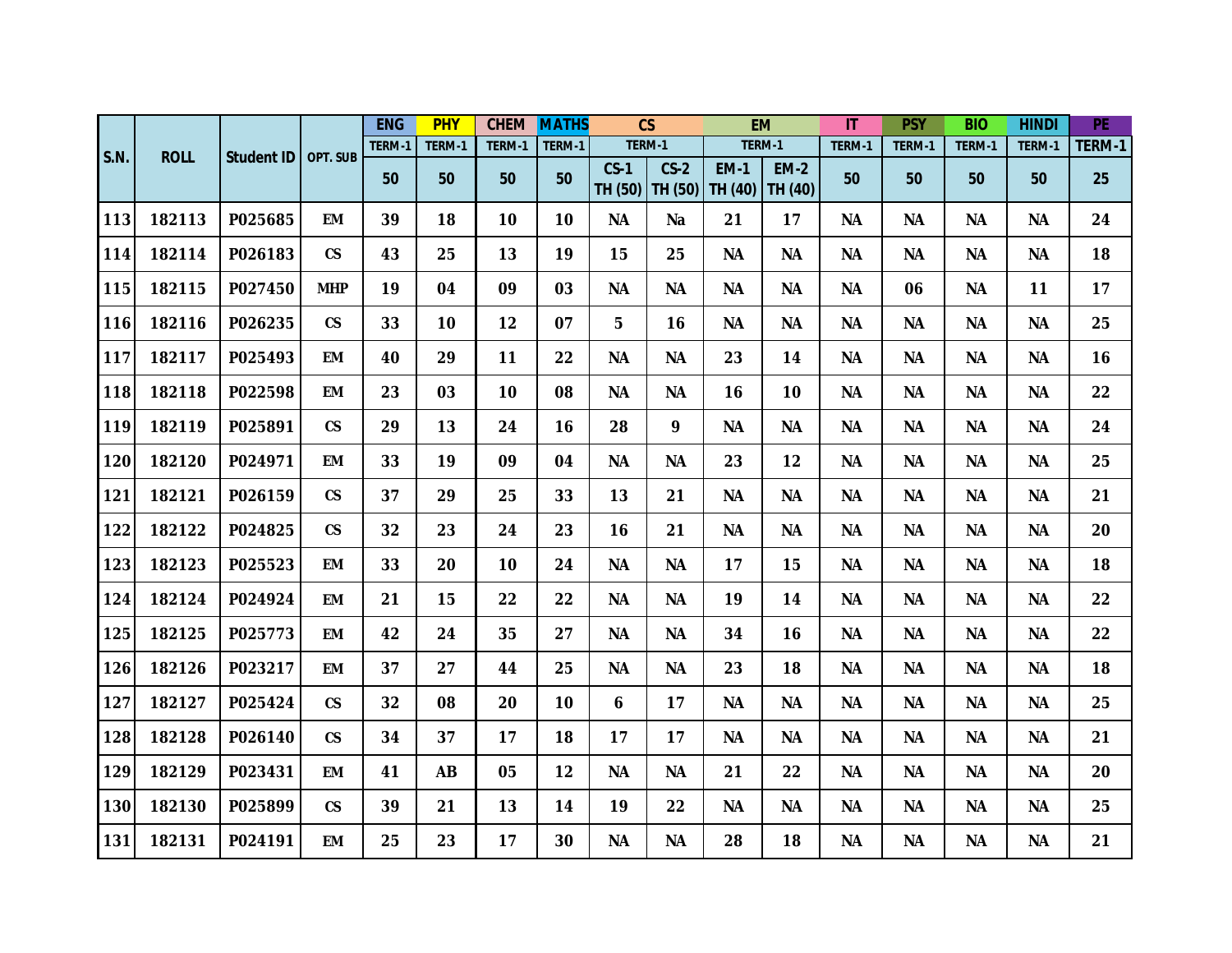|      |             |                   |                          | <b>ENG</b> | <b>PHY</b> | <b>CHEM</b>     | <b>MATHS</b> |                   | $\mathsf{CS}$     | <b>EM</b>              |                        | $\mathsf{I}\mathsf{T}$ | <b>PSY</b> | <b>BIO</b> | <b>HINDI</b> | PE     |
|------|-------------|-------------------|--------------------------|------------|------------|-----------------|--------------|-------------------|-------------------|------------------------|------------------------|------------------------|------------|------------|--------------|--------|
|      |             |                   |                          | TERM-1     | TERM-1     | TERM-1          | TERM-1       |                   | TERM-1            | TERM-1                 |                        | TERM-1                 | TERM-1     | TERM-1     | TERM-1       | TERM-1 |
| S.N. | <b>ROLL</b> | <b>Student ID</b> | <b>OPT. SUB</b>          | 50         | 50         | 50              | 50           | $CS-1$<br>TH (50) | $CS-2$<br>TH (50) | <b>EM-1</b><br>TH (40) | <b>EM-2</b><br>TH (40) | 50                     | 50         | 50         | 50           | 25     |
| 132  | 182133      | P024192           | <b>EM</b>                | 34         | 09         | 16              | 22           | <b>NA</b>         | <b>NA</b>         | 28                     | 9                      | <b>NA</b>              | <b>NA</b>  | <b>NA</b>  | <b>NA</b>    | 11     |
| 133  | 182134      | P022316           | $\mathsf{CS}\phantom{0}$ | 38         | 19         | 11              | 16           | 26                | 10                | <b>NA</b>              | <b>NA</b>              | <b>NA</b>              | <b>NA</b>  | <b>NA</b>  | <b>NA</b>    | 21     |
| 134  | 182135      | P024503           | <b>EM</b>                | 33         | 14         | 11              | 12           | <b>NA</b>         | <b>NA</b>         | 29                     | 29                     | <b>NA</b>              | <b>NA</b>  | <b>NA</b>  | <b>NA</b>    | 24     |
| 135  | 182136      | P025515           | <b>EM</b>                | 35         | 15         | 12              | 23           | <b>NA</b>         | <b>NA</b>         | 32                     | 18                     | <b>NA</b>              | <b>NA</b>  | <b>NA</b>  | <b>NA</b>    | 18     |
| 136  | 182137      | P025584           | <b>EM</b>                | 31         | 15         | 13              | 17           | <b>NA</b>         | <b>NA</b>         | 28                     | 24                     | <b>NA</b>              | <b>NA</b>  | <b>NA</b>  | <b>NA</b>    | 25     |
| 137  | 182138      | P026286           | <b>EM</b>                | 38         | 13         | 10 <sub>1</sub> | 26           | <b>NA</b>         | <b>NA</b>         | 35                     | 31                     | <b>NA</b>              | <b>NA</b>  | <b>NA</b>  | <b>NA</b>    | 23     |
| 138  | 182139      | P022317           | $\mathsf{CS}\phantom{0}$ | 29         | 23         | 17              | 36           | 24                | 25                | <b>NA</b>              | <b>NA</b>              | <b>NA</b>              | <b>NA</b>  | <b>NA</b>  | <b>NA</b>    | 17     |
| 139  | 182140      | P027400           | $\mathsf{CS}$            | 20         | 10         | 08              | 18           | 12                | 20                | <b>NA</b>              | <b>NA</b>              | <b>NA</b>              | <b>NA</b>  | <b>NA</b>  | <b>NA</b>    | 13     |
| 140  | 182141      | P027399           | <b>EM</b>                | 27         | 13         | 03              | 13           | <b>NA</b>         | <b>NA</b>         | 13                     | 11                     | <b>NA</b>              | <b>NA</b>  | <b>NA</b>  | <b>NA</b>    | 13     |
| 141  | 182142      | P027402           | $\mathsf{CS}\phantom{0}$ | 40         | 06         | 03              | 03           | 15                | 19                | <b>NA</b>              | <b>NA</b>              | <b>NA</b>              | <b>NA</b>  | <b>NA</b>  | <b>NA</b>    | 23     |
| 142  | 182143      | P020303           | Med P                    | 43         | 17         | 13              | <b>NA</b>    | <b>NA</b>         | <b>NA</b>         | <b>NA</b>              | <b>NA</b>              | 21                     | 27         | 11         | <b>NA</b>    | 14     |
| 143  | 182144      | P021929           | <b>Med PH</b>            | 43         | 31         | 26              | <b>NA</b>    | <b>NA</b>         | <b>NA</b>         | <b>NA</b>              | <b>NA</b>              | <b>NA</b>              | 38         | 36         | 41           | 22     |
| 144  | 182145      | P025550           | <b>MEDP</b>              | 40         | 16         | 10              | <b>NA</b>    | <b>NA</b>         | <b>NA</b>         | <b>NA</b>              | <b>NA</b>              | 20                     | 32         | 33         | <b>NA</b>    | 25     |
| 145  | 182146      | P021343           | <b>BHP</b>               | 42         | 27         | 31              | <b>NA</b>    | <b>NA</b>         | <b>NA</b>         | <b>NA</b>              | <b>NA</b>              | <b>NA</b>              | 44         | 23         | 39           | 25     |
| 146  | 182147      | P020275           | <b>MEDP</b>              | 39         | 21         | 20              | <b>NA</b>    | <b>NA</b>         | <b>NA</b>         | <b>NA</b>              | <b>NA</b>              | 38                     | 41         | 42         | <b>NA</b>    | 23     |
| 147  | 182148      | P023775           | <b>BHP</b>               | 41         | 13         | 09              | <b>NA</b>    | <b>NA</b>         | <b>NA</b>         | <b>NA</b>              | <b>NA</b>              | <b>NA</b>              | 21         | 21         | 39           | 23     |
| 148  | 182149      | P023862           | <b>BHP</b>               | 38         | 35         | 24              | <b>NA</b>    | <b>NA</b>         | <b>NA</b>         | <b>NA</b>              | <b>NA</b>              | <b>NA</b>              | 23         | 25         | 41           | 22     |
| 149  | 182150      | P025356           | <b>BHP</b>               | 39         | 22         | 17              | <b>NA</b>    | <b>NA</b>         | <b>NA</b>         | <b>NA</b>              | <b>NA</b>              | <b>NA</b>              | 23         | 19         | 37           | 25     |
| 150  | 182151      | P022360           | <b>BHP</b>               | 35         | 04         | 03              | <b>NA</b>    | <b>NA</b>         | <b>NA</b>         | <b>NA</b>              | <b>NA</b>              | <b>NA</b>              | 13         | 09         | 38           | 19     |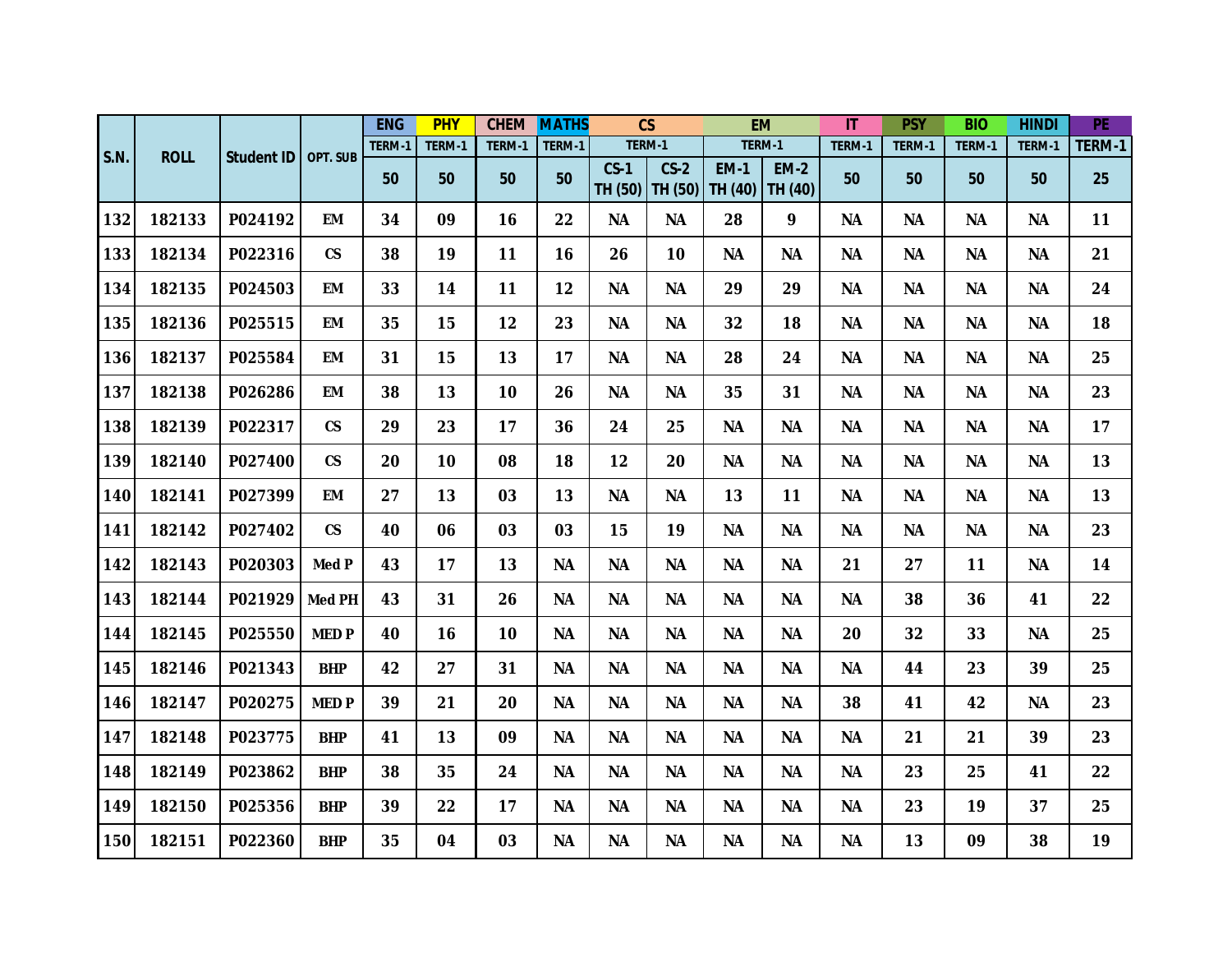|      |             |                   |               | <b>ENG</b> | <b>PHY</b> | <b>CHEM</b> | <b>MATHS</b> |                   | $\overline{\text{cs}}$ |                        | <b>EM</b>              | $\overline{\mathsf{I}\mathsf{T}}$ | <b>PSY</b> | <b>BIO</b> | <b>HINDI</b> | PE        |
|------|-------------|-------------------|---------------|------------|------------|-------------|--------------|-------------------|------------------------|------------------------|------------------------|-----------------------------------|------------|------------|--------------|-----------|
| S.N. | <b>ROLL</b> | <b>Student ID</b> | OPT. SUB      | TERM-1     | TERM-1     | TERM-1      | TERM-1       |                   | TERM-1                 | TERM-1                 |                        | TERM-1                            | TERM-1     | TERM-1     | TERM-1       | TERM-1    |
|      |             |                   |               | 50         | 50         | 50          | 50           | $CS-1$<br>TH (50) | $CS-2$<br>TH (50)      | <b>EM-1</b><br>TH (40) | <b>EM-2</b><br>TH (40) | 50                                | 50         | 50         | 50           | 25        |
| 151  | 182152      | P022254           | Med P         | 35         | 09         | 04          | <b>NA</b>    | <b>NA</b>         | <b>NA</b>              | <b>NA</b>              | <b>NA</b>              | 21                                | 20         | 16         | <b>NA</b>    | 22        |
| 152  | 182153      | P022160           | Med P         | 38         | 02         | 04          | <b>NA</b>    | <b>NA</b>         | <b>NA</b>              | <b>NA</b>              | <b>NA</b>              | 15                                | 15         | 13         | <b>NA</b>    | 20        |
| 153  | 182154      | P022273           | <b>Med PH</b> | 43         | 27         | 23          | <b>NA</b>    | <b>NA</b>         | <b>NA</b>              | <b>NA</b>              | <b>NA</b>              | <b>NA</b>                         | 40         | 26         | 40           | 23        |
| 154  | 182155      | P022318           | Med P         | 32         | 04         | 03          | <b>NA</b>    | <b>NA</b>         | <b>NA</b>              | <b>NA</b>              | <b>NA</b>              | 14                                | 22         | 06         | <b>NA</b>    | 23        |
| 155  | 182156      | P021603           | Med P         | 46         | 32         | 36          | <b>NA</b>    | <b>NA</b>         | <b>NA</b>              | <b>NA</b>              | <b>NA</b>              | 46                                | 48         | 40         | <b>NA</b>    | 25        |
| 156  | 182157      | P022234           | Med P         | 38         | 18         | 11          | <b>NA</b>    | <b>NA</b>         | <b>NA</b>              | <b>NA</b>              | <b>NA</b>              | 18                                | 38         | 12         | <b>NA</b>    | 24        |
| 157  | 182158      | P026797           | Med P         | <b>AB</b>  | <b>AB</b>  | <b>NA</b>   | <b>NA</b>    | <b>NA</b>         | <b>NA</b>              | <b>NA</b>              | <b>NA</b>              | <b>AB</b>                         | <b>AB</b>  | 08         | <b>NA</b>    | <b>AB</b> |
| 158  | 182159      | P024532           | <b>BHP</b>    | 41         | 21         | 32          | <b>NA</b>    | <b>NA</b>         | <b>NA</b>              | <b>NA</b>              | <b>NA</b>              | <b>NA</b>                         | 34         | 32         | 43           | 23        |
| 159  | 182160      | P025950           | <b>BHP</b>    | 35         | 04         | 04          | <b>NA</b>    | <b>NA</b>         | <b>NA</b>              | <b>NA</b>              | <b>NA</b>              | <b>NA</b>                         | 24         | 11         | 35           | 24        |
| 160  | 182161      | P021954           | Med P         | 35         | 10         | 11          | <b>NA</b>    | <b>NA</b>         | <b>NA</b>              | <b>NA</b>              | <b>NA</b>              | 25                                | 21         | 16         | <b>NA</b>    | 19        |
| 161  | 182162      | P026138           | <b>BHP</b>    | 34         | 07         | 11          | <b>NA</b>    | <b>NA</b>         | <b>NA</b>              | <b>NA</b>              | <b>NA</b>              | <b>NA</b>                         | 27         | <b>AB</b>  | 24           | 24        |
| 162  | 182163      | P024772           | <b>MHB</b>    | 40         | 43         | 44          | 50           | <b>NA</b>         | <b>NA</b>              | <b>NA</b>              | <b>NA</b>              | <b>NA</b>                         | <b>NA</b>  | 43         | 42           | 22        |
| 163  | 182164      | P021307           | <b>BHP</b>    | 36         | 12         | 03          | <b>NA</b>    | <b>NA</b>         | <b>NA</b>              | <b>NA</b>              | <b>NA</b>              | ΝA                                | 12         | 09         | 36           | 18        |
| 164  | 182165      | P024650           | <b>BHP</b>    | 33         | 10         | 09          | <b>NA</b>    | <b>NA</b>         | <b>NA</b>              | <b>NA</b>              | <b>NA</b>              | <b>NA</b>                         | 18         | 15         | 28           | 24        |
| 165  | 182166      | P024893           | Med M         | 39         | 14         | 14          | 12           | <b>NA</b>         | <b>NA</b>              | <b>NA</b>              | <b>NA</b>              | 27                                | <b>NA</b>  | 19         | <b>NA</b>    | 19        |
| 166  | 182167      | P023849           | <b>Med PH</b> | 36         | 15         | 04          | <b>NA</b>    | <b>NA</b>         | <b>NA</b>              | <b>NA</b>              | <b>NA</b>              | <b>NA</b>                         | 25         | 12         | 37           | 18        |
| 167  | 182168      | P025359           | <b>BHP</b>    | 34         | 00         | 02          | <b>NA</b>    | <b>NA</b>         | <b>NA</b>              | <b>NA</b>              | <b>NA</b>              | <b>NA</b>                         | 15         | 09         | 28           | 23        |
| 168  | 182169      | P023154           | Med M         | 36         | 08         | 06          | 13           | <b>NA</b>         | <b>NA</b>              | <b>NA</b>              | <b>NA</b>              | 17                                | <b>NA</b>  | 12         | <b>NA</b>    | 22        |
| 169  | 182170      | P025257           | Med P         | 40         | 19         | 07          | <b>NA</b>    | <b>NA</b>         | <b>NA</b>              | <b>NA</b>              | <b>NA</b>              | 26                                | 24         | 12         | <b>NA</b>    | 16        |